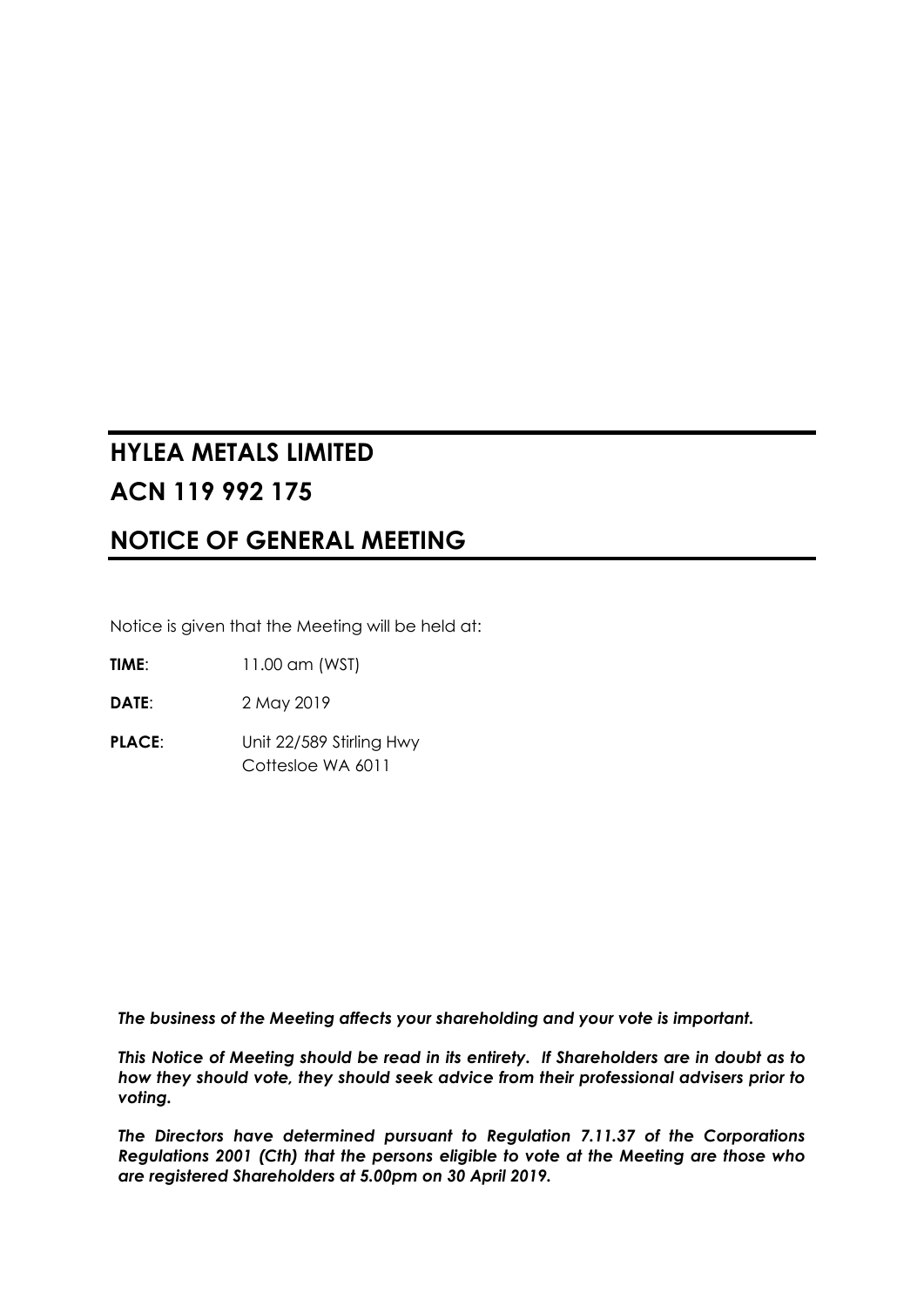### **BUSINESS OF THE MEETING**

#### **AGENDA**

#### **1. RESOLUTION 1 – CONSOLIDATION OF CAPITAL**

To consider and, if thought fit, to pass, with or without amendment, the following resolution as an **ordinary resolution**:

*"That, subject to all other Resolutions in this Notice being passed, pursuant to section 254H of the Corporations Act and for all other purposes, the issued capital of the Company be consolidated on the basis that:* 

- *(a) every 28 Shares be consolidated into 1 Share;*
- *(b) the existing 215,000,000 Options are consolidated on a corresponding ratio; and*
- *(c) the existing 62,500,000 Performance Shares are consolidated on a corresponding ratio; and*

*and, where this Consolidation results in a fraction of a Share, an Option, or a Performance Share being held, the Company be authorised to round that fraction up to the nearest whole Share (as the case may be)*."

#### **Dated: 4 April 2019**

**By order of the Board** 

#### **Amanda Burgess Company Secretary**

#### **Voting in person**

To vote in person, attend the Meeting at the time, date and place set out above.

#### **Voting by proxy**

To vote by proxy, please complete and sign the enclosed Proxy Form and return by the time and in accordance with the instructions set out on the Proxy Form.

In accordance with section 249L of the Corporations Act, Shareholders are advised that:

- each Shareholder has a right to appoint a proxy;
- the proxy need not be a Shareholder of the Company; and
- a Shareholder who is entitled to cast 2 or more votes may appoint 2 proxies and may specify the proportion or number of votes each proxy is appointed to exercise. If the member appoints 2 proxies and the appointment does not specify the proportion or number of the member's votes, then in accordance with section 249X(3) of the Corporations Act, each proxy may exercise one-half of the votes.

Shareholders and their proxies should be aware that changes to the Corporations Act made in 2011 mean that:

- if proxy holders vote, they must cast all directed proxies as directed; and
- any directed proxies which are not voted will automatically default to the Chair, who must vote the proxies as directed.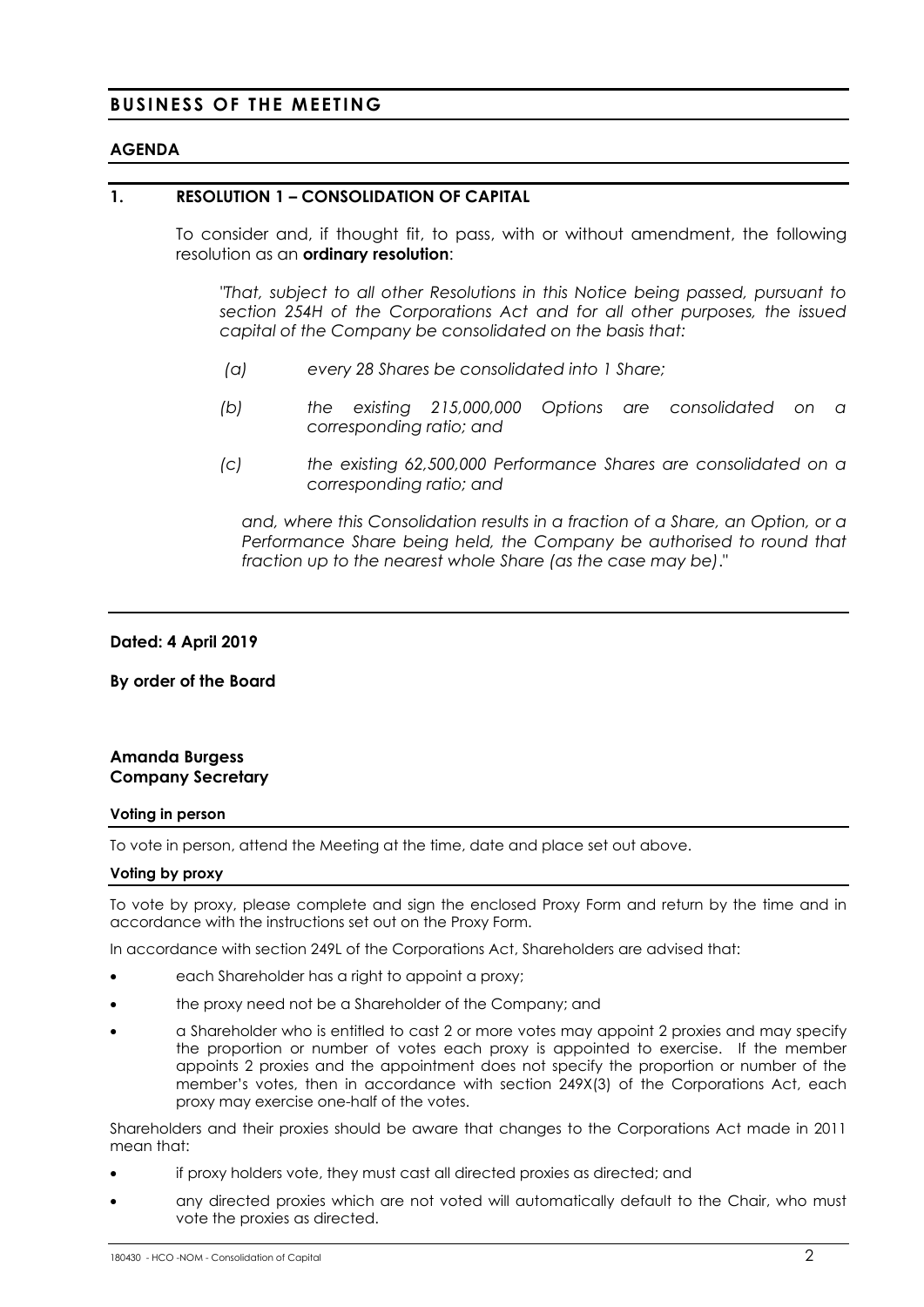*Should you wish to discuss the matters in this Notice of Meeting please do not hesitate to contact the Company Secretary on +61 8 9278 2441***.**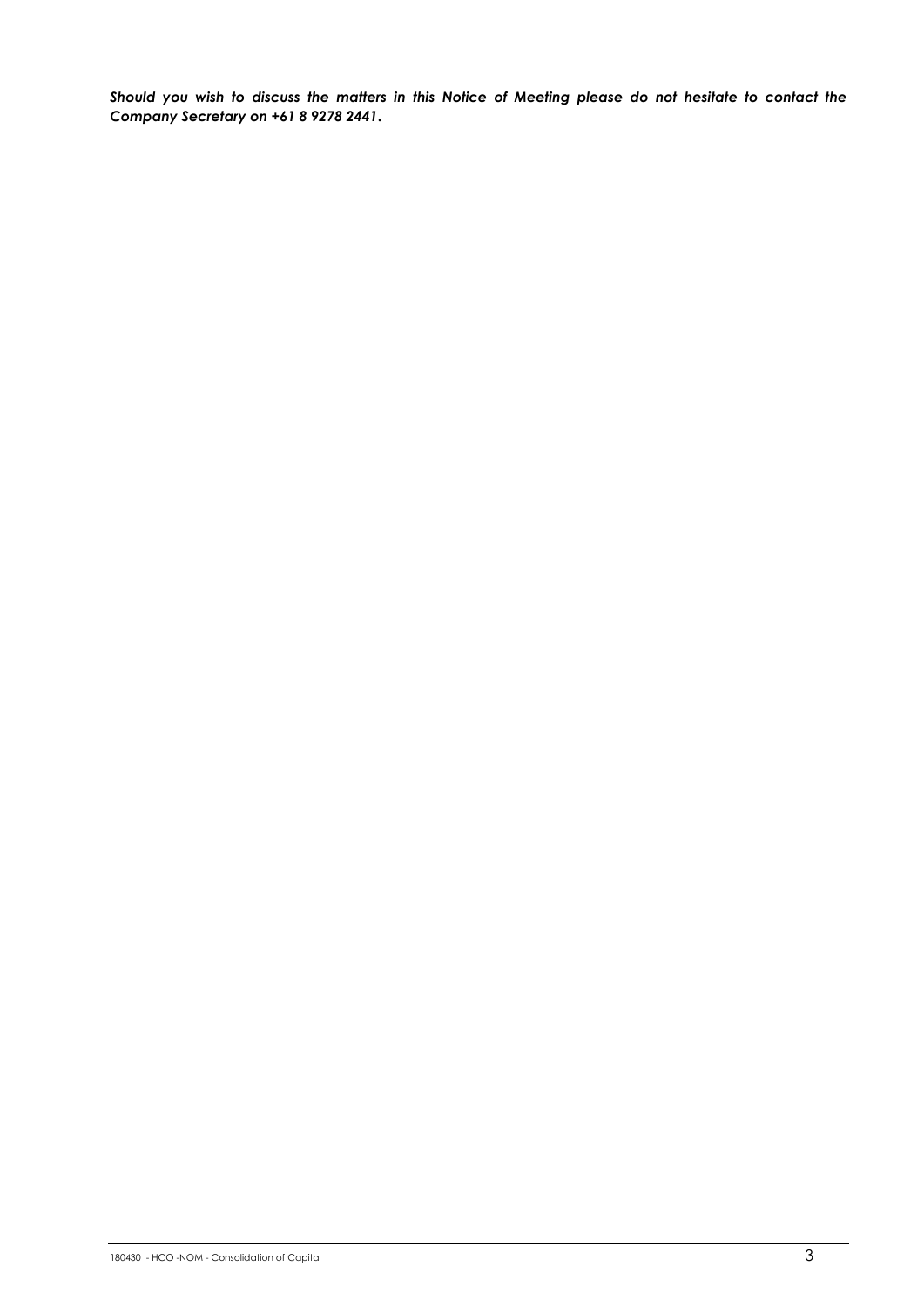## **EXPLANATORY STATEMENT**

This Explanatory Statement has been prepared to provide information which the Directors believe to be material to Shareholders in deciding whether or not to pass the Resolutions.

### **2. RESOLUTION 1 – CONSOLIDATION OF CAPITAL**

#### **2.1 Background**

If Resolution 1 is passed and excluding any Securities issued pursuant to the other Resolutions, the number of:

- (a) Shares on issue will be reduced from 2,803,873,559 *to 100,138,341*  subject to rounding; and
- (b) Options on issue will be reduced from 215,000,000 to 7,678,571 subject to rounding;
- (c) Performance Shares on issue will be reduced from 62,500,000 to 2,232,142 subject to rounding.

As at the date of this Notice, the Company has 31,250,000 Class A Performance Shares1 and 31,250,000 Class B Performance Shares2 on issue (**Performance Shares**). The Performance Shares are due to expire on 8 December 2021 and the Company does not, having regard to the terms of the Performance Shares as disclosed to the market on 28 October2016, expect that any of the Performance Shares will convert into Shares in the Company.

#### **2.2 Legal requirements**

Section 254H of the Corporations Act provides that a company may, by resolution passed in a general meeting, convert all or any of its shares into a larger or smaller number.

#### **2.3 Fractional entitlements**

Not all Security Holders will hold that number of Shares or Options (as the case may be) which can be evenly divided by 28. Where a fractional entitlement occurs, the Company will round that fraction up to the nearest whole Security.

#### **2.4 Taxation**

-

It is not considered that any taxation implications will exist for Security holders arising from the Consolidation. However, Security holders are advised to seek their own tax advice on the effect of the Consolidation and neither the Company, nor its advisers, accept any responsibility for the individual taxation implications arising from the Consolidation.

<sup>1 31,250,000</sup> Class A Performance Shares which convert into shares on the achievement of an Inferred Mineral Resource in accordance with the Australasian Code for Reporting of Exploration Results, Mineral Resources and Ore Reserves (2012 Edition) (JORC Code) (including cumulative production of not less than 50,000 tonnes contained Cobalt at a minimum grade of 0.3% Cobalt within the Tenements.

<sup>2 31,250,000</sup> Class B Performance Shares which convert on the achievement of an Inferred Mineral Resource in accordance with the JORC Code (including cumulative production) of not less than 100,000 tonnes contained Cobalt at a minimum grade of 0.3% Cobalt within the Tenements.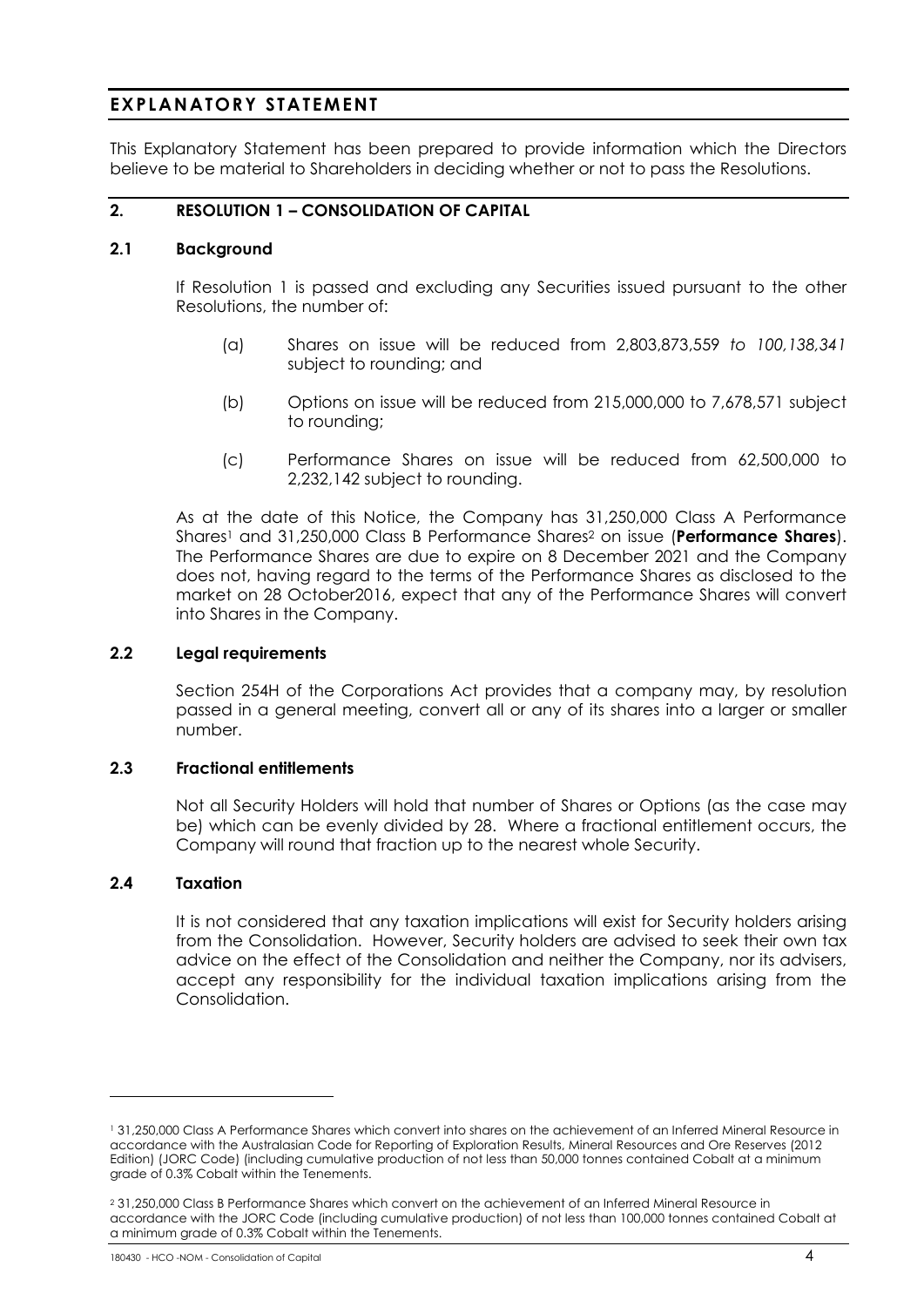#### **2.5 Holding statements**

From the date two Business Days after the Consolidation is approved by Shareholders, all holding statements for Securities will cease to have any effect, except as evidence of entitlement to a certain number of Securities on a post-Consolidation basis.

After the Consolidation becomes effective, the Company will arrange for new holding statements for Securities to be issued to holders of those Securities.

It is the responsibility of each Security Holder to check the number of Securities held prior to disposal or exercise (as the case may be).

#### **2.6 Effect on capital structure**

The effect which the Consolidation will have on the Company's capital structure is set out in the table below.

| <b>Capital Structure</b>                                              | <b>Shares</b> | Performance<br>Shares <sup>1</sup> | <b>Listed</b><br><b>Options</b> | <b>Unlisted</b><br>Options <sup>2</sup> |
|-----------------------------------------------------------------------|---------------|------------------------------------|---------------------------------|-----------------------------------------|
| Pre-Consolidation<br>Securities <sup>3</sup>                          | 2,803,873,559 | 62,500,000                         |                                 | 215,000,000                             |
| Options exercised                                                     |               |                                    |                                 |                                         |
| Sub-total                                                             | 2,803,873,559 | 62,500,000                         |                                 | 215,000,000                             |
| Post Consolidation of<br>Securities on a 28:1<br>basis (Resolution 1) | 100,138,342   | 2.232.142                          |                                 | 7.678.571                               |
| Completion of all<br><b>Resolutions</b>                               | 100,138,342   | 2.232.142                          |                                 | 7.678.571                               |

- 1. The terms of these Performance Shares are set out in the notice of meeting dated 30 November 2016 as announced on 28 October 2016 and issued on 8 December 2016.
- 2. The terms of 15,000,000 Options are set out in Notice of annual general meeting dated 30 November 2016 and as announced on 28 October 2016 and 200,000,000 Options are set out in the Acquisition of NSW Cobalt Nickel Project as announced 6 December 2017.
- 3. Assuming no Options or other securities which are currently on issue are exercised into Shares prior to the Consolidation.

The effect the Consolidation will have on the terms of the Options is as set out in the tables below:

#### **Options – Pre Consolidation**

| l Terms                                                     | <b>Number</b> |
|-------------------------------------------------------------|---------------|
| Options exercisable at \$0.03 on or before 31 December 2019 | 15,000,000    |
| Options exercisable at \$0.01 on or before 2 February 2020  | 200,000,000   |
| Total                                                       | 215,000,000   |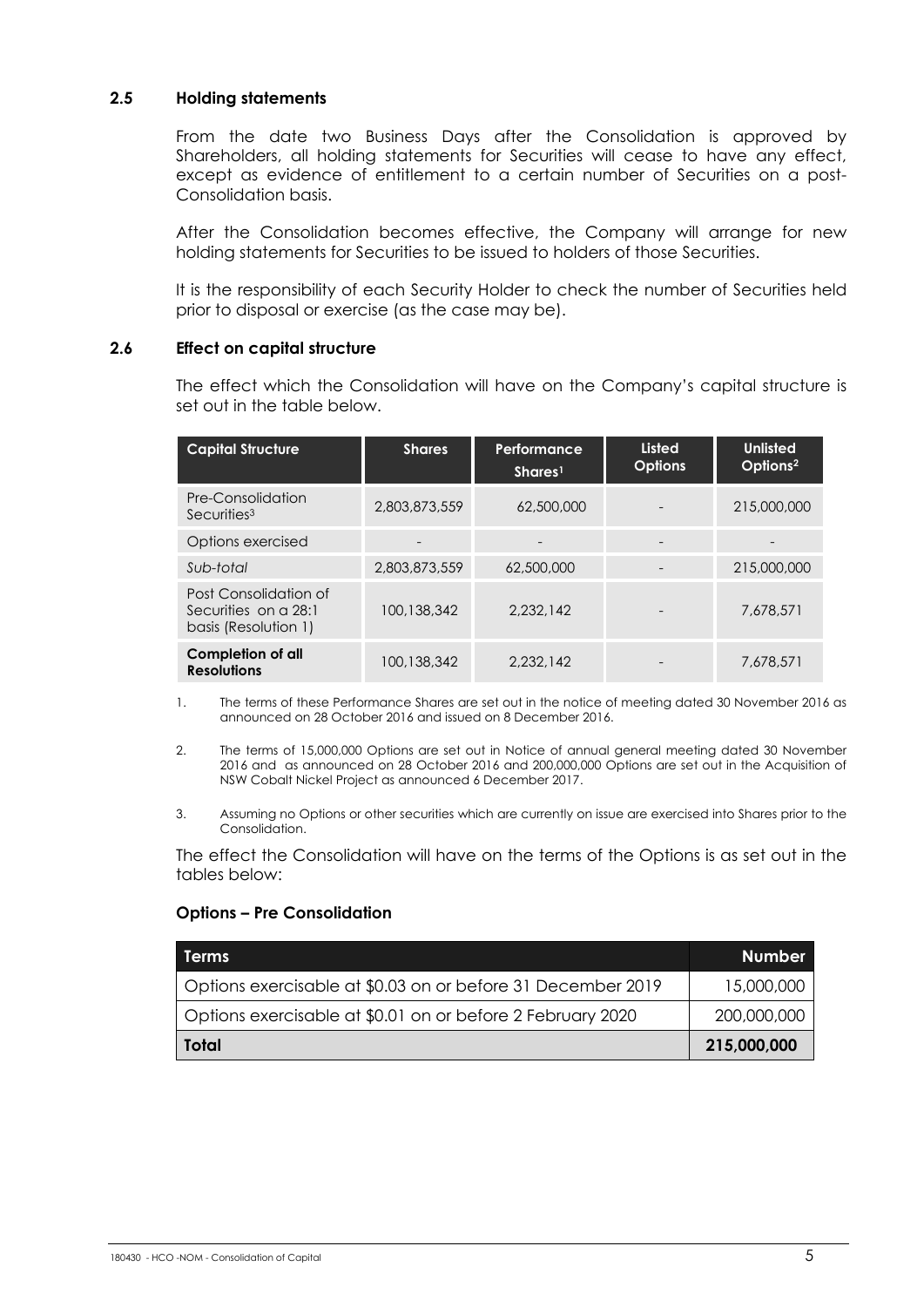### **Options – Post Consolidation**

| <b>Terms</b>                                                | <b>Number</b> |
|-------------------------------------------------------------|---------------|
| Options exercisable at \$0.84 on or before 31 December 2019 | 535,714       |
| Options exercisable at \$0.28 on or before 31 December 2019 | 7,142,857     |
| Total                                                       | 7,678,571     |

### **2.7 Indicative timetable\***

If Resolution 1 is passed, the reduction of capital will take effect in accordance with the following timetable (as set out in Appendix 7A (paragraph 8) of the ASX Listing Rules):

| Action                                                                                                                            | <b>Date</b>  |
|-----------------------------------------------------------------------------------------------------------------------------------|--------------|
| Company announces Consolidation and sends out Notice of<br>Meeting.                                                               | 4 April 2019 |
| Company tells ASX that Shareholders have approved the<br>Consolidation.                                                           | 2 May 2019   |
| Last day for pre-Consolidation trading.                                                                                           | 3 May 2019   |
| Post-Consolidation trading starts on a deferred settlement basis.                                                                 | 6 May 2019   |
| Last day for Company to register transfers on a pre-Consolidation<br>basis.                                                       | 7 May 2019   |
| First day for Company to send notice to each holder of the change<br>in their details of holdings.                                |              |
| First day for the Company to register Securities on a post-<br>Consolidation basis and first day for issue of holding statements. | 8 May 2019   |
| Change of details of holdings date. Deferred settlement market<br>ends.                                                           |              |
| Last day for Securities to be entered into holders' Security holdings.                                                            | 14 May 2019  |
| Last day for the Company to send notice to each holder of the<br>change in their details of holdings.                             |              |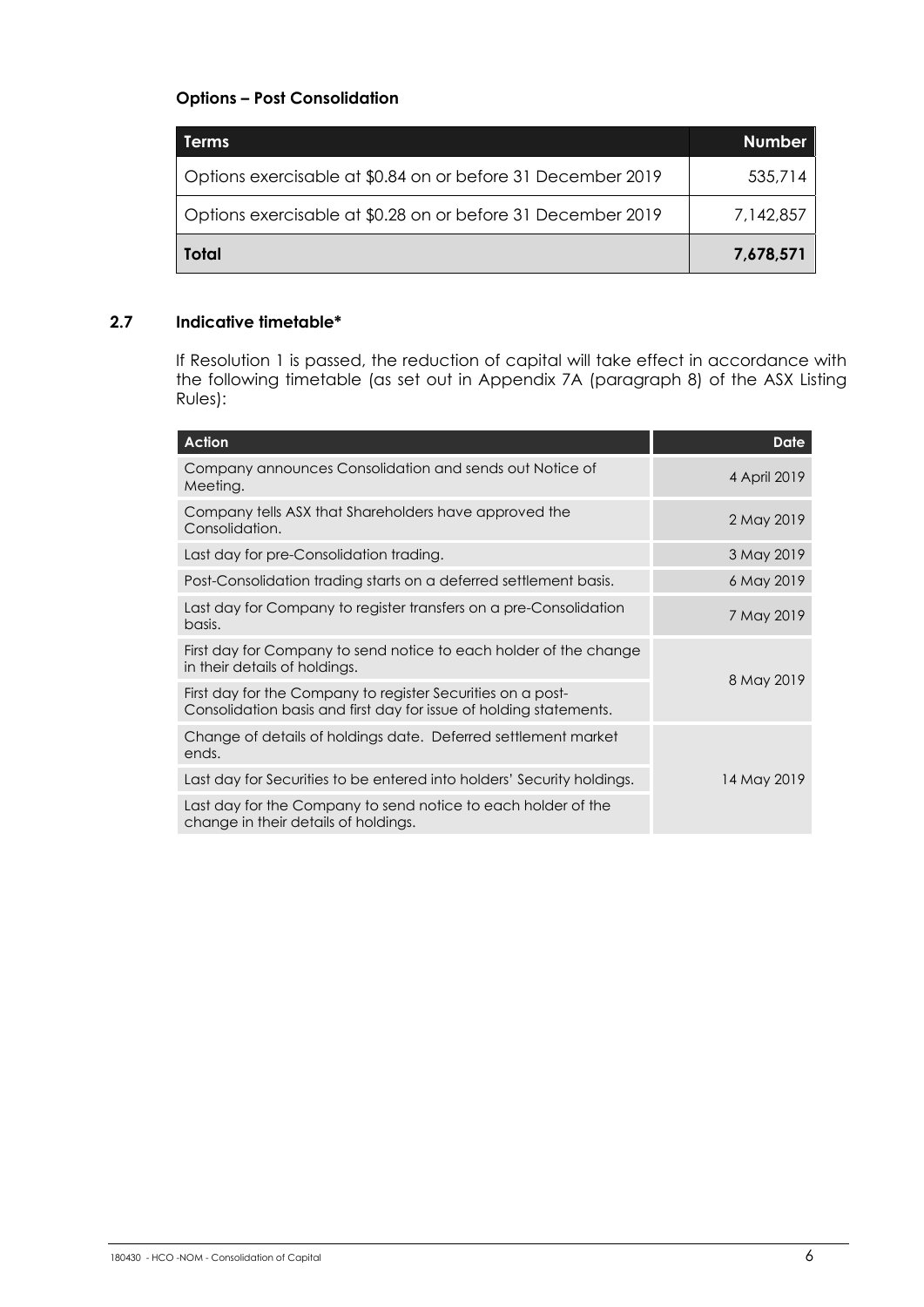# **GLOSSARY**

**\$** means Australian dollars.

**ASIC** means the Australian Securities & Investments Commission.

**ASX** means ASX Limited (ACN 008 624 691) or the financial market operated by ASX Limited, as the context requires.

**ASX Listing Rules** means the Listing Rules of ASX.

**Board** means the current board of directors of the Company.

**Business Day** means Monday to Friday inclusive, except New Year's Day, Good Friday, Easter Monday, Christmas Day, Boxing Day, and any other day that ASX declares is not a business day.

**Chair** means the chair of the Meeting.

**Company** means Hylea Metals Limited (ACN 119 992 175).

**Constitution** means the Company's constitution.

**Corporations Act** means the *Corporations Act 2001* (Cth).

**Directors** means the current directors of the Company.

**Explanatory Statement** means the explanatory statement accompanying the Notice.

**General Meeting** or **Meeting** means the meeting convened by the Notice.

**Notice** or **Notice of Meeting** means this notice of meeting including the Explanatory Statement and the Proxy Form.

**Option** means an option to acquire a Share.

**Optionholder** means a holder of an Option.

**Performance Share** has the meaning given to that term at section 2.1 of this Notice.

**Proxy Form** means the proxy form accompanying the Notice.

**Resolution** means the resolution set out in the Notice, or any one of them, as the context requires.

**Section** means a section of the Explanatory Statement.

**Share** means a fully paid ordinary share in the capital of the Company.

**Shareholder** means a registered holder of a Share.

**WST** means Western Standard Time as observed in Perth, Western Australia.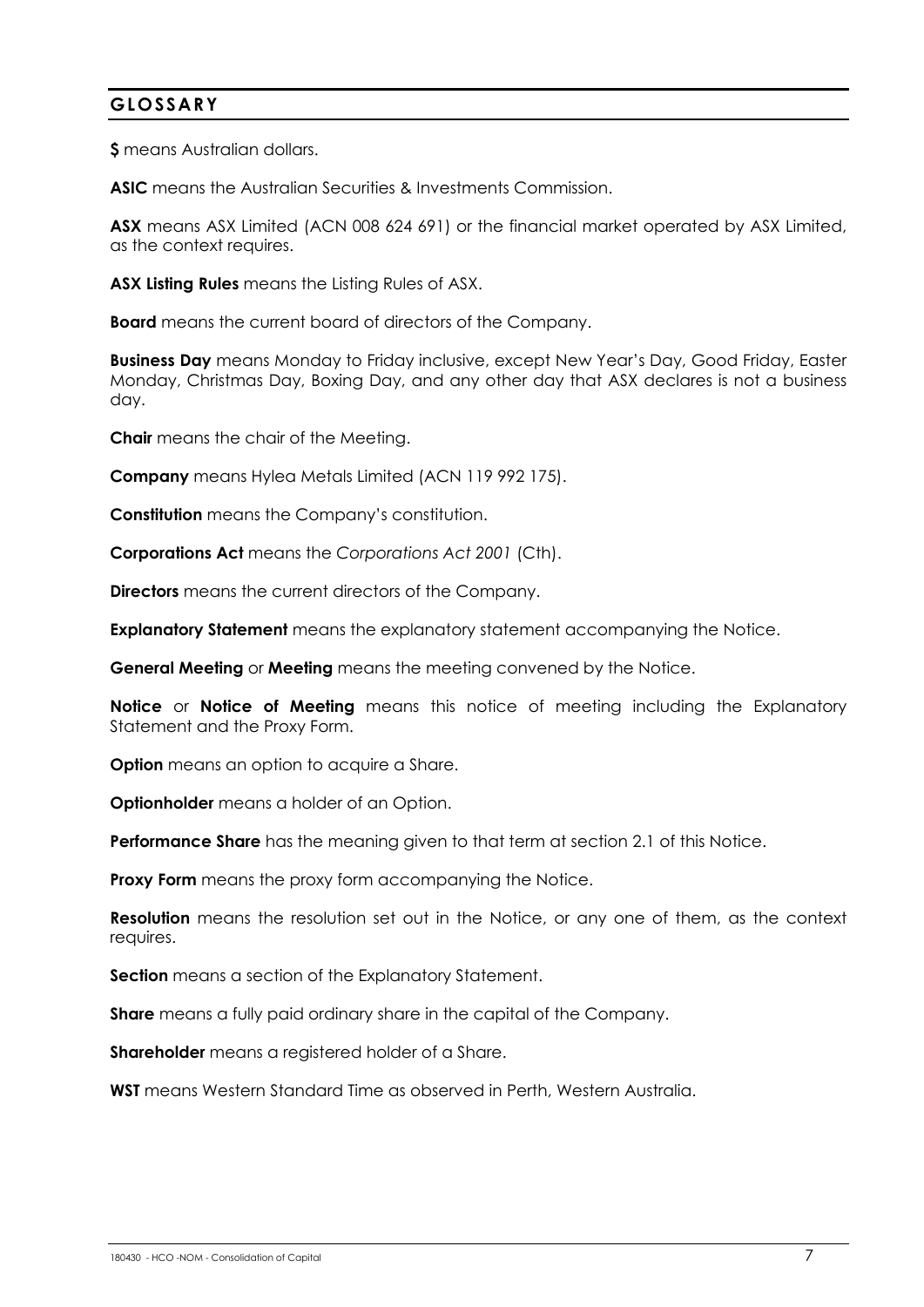# **Hylea Metals Limited**

**ABN 38 119 992 175**

## **Lodge your vote:**

**Online:** www.investorvote.com.au

**By Mail:**

Computershare Investor Services Pty Limited GPO Box 242 Melbourne Victoria 3001 Australia

Alternatively you can fax your form to (within Australia) 1800 783 447 (outside Australia) +61 3 9473 2555

For Intermediary Online subscribers only (custodians) www.intermediaryonline.com

### **For all enquiries call:**

(within Australia) 1300 850 505 (outside Australia) +61 3 9415 4000

# **Proxy Form**



# **Vote online**

Go to www.investorvote.com.au **or** scan the QR Code with your mobile device. Follow the instructions on the secure website to vote. •

### **Your access information that you will need to vote:**

#### **Control Number: 182551**

#### **SRN/HIN:**

PLEASE NOTE: For security reasons it is important that you keep your SRN/HIN confidential.

### **For your vote to be effective it must be received by 11:00am (WST) Tuesday, 30 April 2019**

# **How to Vote on Items of Business**

All your securities will be voted in accordance with your directions.

#### **Appointment of Proxy**

**Voting 100% of your holding:** Direct your proxy how to vote by marking one of the boxes opposite each item of business. If you do not mark a box your proxy may vote or abstain as they choose (to the extent permitted by law). If you mark more than one box on an item your vote will be invalid on that item.

**Voting a portion of your holding:** Indicate a portion of your voting rights by inserting the percentage or number of securities you wish to vote in the For, Against or Abstain box or boxes. The sum of the votes cast must not exceed your voting entitlement or 100%.

**Appointing a second proxy:** You are entitled to appoint up to two proxies to attend the meeting and vote on a poll. If you appoint two proxies you must specify the percentage of votes or number of securities for each proxy, otherwise each proxy may exercise half of the votes. When appointing a second proxy write both names and the percentage of votes or number of securities for each in Step 1 overleaf.

**A proxy need not be a securityholder of the Company.**

# **Signing Instructions for Postal Forms**

**Individual:** Where the holding is in one name, the securityholder must sign.

**Joint Holding:** Where the holding is in more than one name, all of the securityholders should sign.

**Power of Attorney:** If you have not already lodged the Power of Attorney with the registry, please attach a certified photocopy of the Power of Attorney to this form when you return it.

**Companies:** Where the company has a Sole Director who is also the Sole Company Secretary, this form must be signed by that person. If the company (pursuant to section 204A of the Corporations Act 2001) does not have a Company Secretary, a Sole Director can also sign alone. Otherwise this form must be signed by a Director jointly with either another Director or a Company Secretary. Please sign in the appropriate place to indicate the office held. Delete titles as applicable.

### **Attending the Meeting**

Bring this form to assist registration. If a representative of a corporate securityholder or proxy is to attend the meeting you will need to provide the appropriate "Certificate of Appointment of Corporate Representative" prior to admission. A form of the certificate may be obtained from Computershare or online at www.investorcentre.com under the help tab, "Printable Forms".

**Comments & Questions:** If you have any comments or questions for the company, please write them on a separate sheet of paper and return with this form.

*or turn over to complete the form GO ONLINE TO VOTE,*

This Document is printed on Greenhouse Friendly<sup>n</sup> ENVI Laser Carbon Neutral Paper